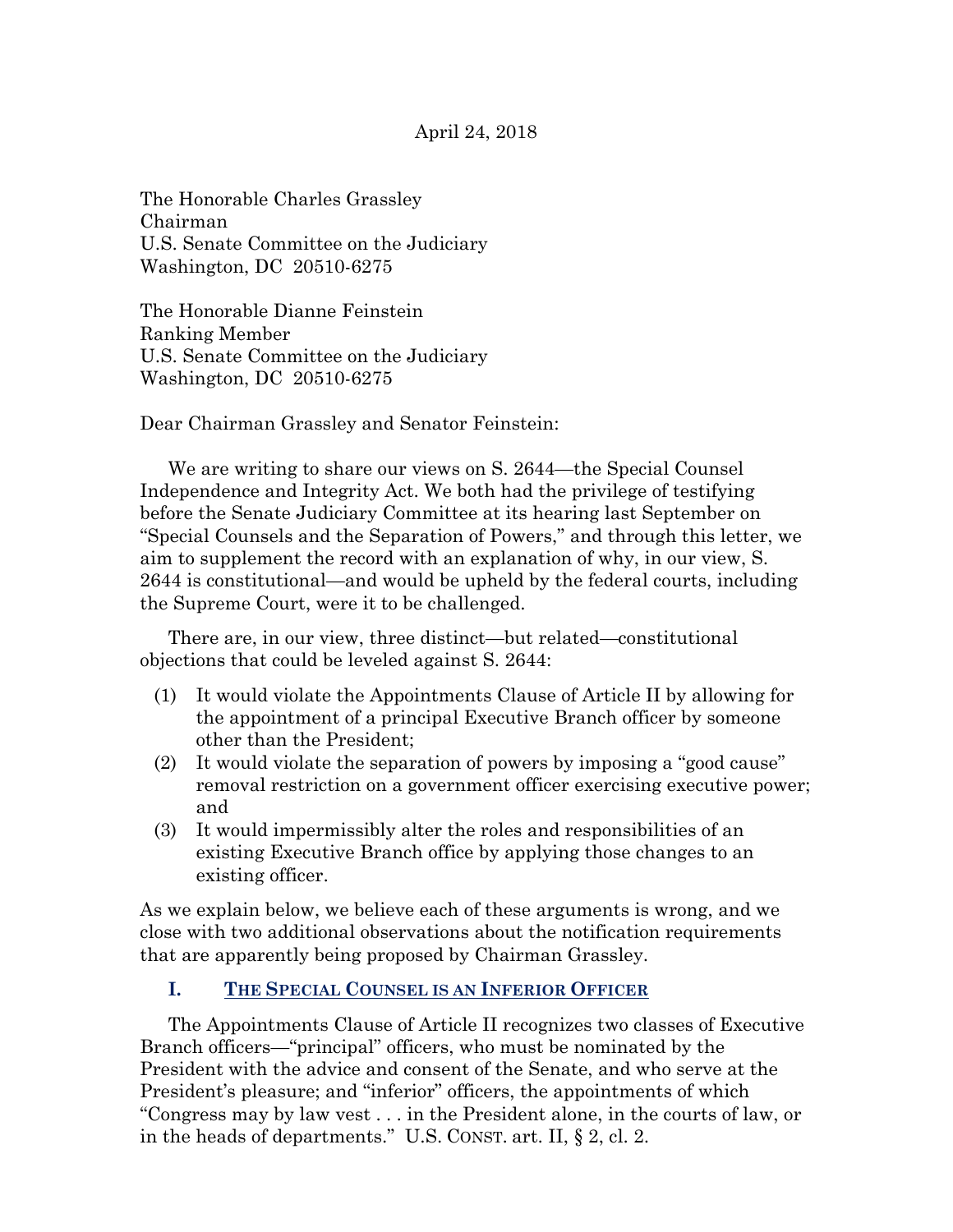### Posner/Vladeck Letter re: S. 2644 Page 2

The Supreme Court's decisions "have not set forth an exclusive criterion for distinguishing between principal and inferior officers for Appointments Clause purposes." *Edmond* v. *United States*, 520 U.S. 651, 661 (1997). But under the tests applied in either of the Court's leading precedents—*Edmond*  and *Morrison* v. *Olson*, 487 U.S. 654 (1988)—the Special Counsel is an "inferior" officer. In *Morrison*, the Supreme Court held that the Independent Counsel created under the Ethics in Government Act of 1978 was an inferior officer based upon four factors: that a higher officer other than the President (the Attorney General) could remove her; that she performed only limited duties that did not include policymaking; that her jurisdiction was narrow; and that her tenure was limited. 487 U.S. at 671–72. All four of those factors are present at least to the same degree with respect to the Special Counsel. He can be removed by the Attorney General, *see* 28 C.F.R. § 600.7(d); he performs only limited duties that do not involve policymaking; *id*. § 600.6; his jurisdiction is narrow, *id.* § 600.4; and his tenure is limited to no longer than the length of the specific investigation for which he is appointed. *See id*. § 600.8(c). Indeed, in *every* relevant respect, the Special Counsel has less authority and independence than the Independent Counsel. Under *Morrison*, then, he is clearly an inferior officer.

It is no less clear that the Special Counsel is an inferior officer even under Justice Scalia's more restrictive approach in *Edmond*. Justice Scalia emphasized that the two essential criteria for inferior officer status are whether the officer's "work is directed and supervised at some level by others who were appointed by Presidential nomination with the advice and consent of the Senate," 520 U.S. at 663, and whether the officer has "no power to render a final decision on behalf of the United States unless permitted to do so by other Executive officers." *Id*. at 665. Both of those criteria are satisfied here. The Special Counsel's work is supervised by the Attorney General (or, in cases of recusal, the Acting Attorney General), an officer who was "appointed by Presidential nomination with the advice and consent of the Senate." And the Special Counsel has no authority to "render a final decision on behalf of the United States" unless his supervisor approves. *See* 28 C.F.R. § 600.7(b) ("[T]he Attorney General may request that the Special Counsel provide an explanation for any investigative or prosecutorial step, and may after review conclude that the action is so inappropriate or unwarranted under established Departmental practices that it should not be pursued.").

We therefore believe it is clear that the Special Counsel is an "inferior officer" for purposes of the Appointments Clause, and that S. 2644 would not be unconstitutional insofar as it provides for his appointment by the Attorney General. Nor do we believe that this analysis would change if Congress were to codify the relevant provisions of 28 C.F.R. part 600. Whether the Special Counsel's authority is set out by regulation or by statute is immaterial to his status for Appointments Clause purposes.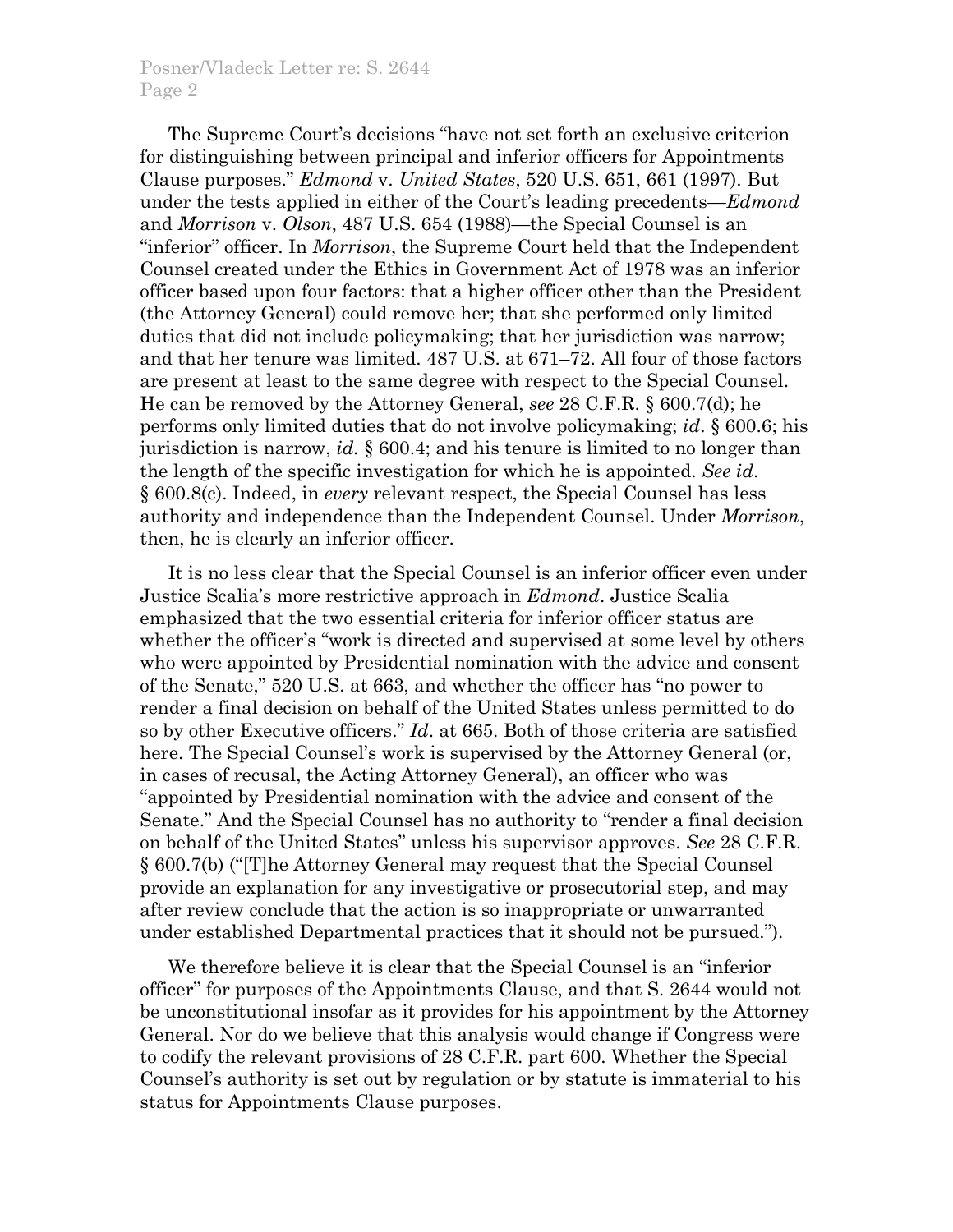# **II. INFERIOR OFFICERS MAY BE REMOVED FOR "GOOD CAUSE"**

Perhaps the central argument made against the constitutionality of S. 2644 (and similar proposals) is that *Morrison* v. *Olson* is wrongly decided and that the current Supreme Court would, if given the chance, overrule that decision. In doctrinal terms, this reduces to an assertion that *all* "good cause" restrictions on the removal of (even inferior) Executive Branch officers are unconstitutional. There are three problems with this reasoning.

*First*, *Morrison* is still good law. The Supreme Court continues to cite it without questioning its core constitutional holding: that Congress is allowed to limit the removal of inferior executive branch prosecutors to cases in which a principal officer finds good cause. *See, e.g.*, *Free Enter. Fund* v. *Pub. Co. Accounting Oversight Bd.*, 561 U.S. 477, 483, 495 (2010).

*Second*, although we are generally wary of efforts to handicap the Justices' votes, Justice Anthony Kennedy, whose vote would almost certainly be crucial were a challenge to S. 2644 to reach the Court, has long maintained that a balancing approach, rather than formalism like that which characterizes Justice Scalia's *Morrison* dissent, is appropriate in cases in which "the power at issue was not explicitly assigned by the text of the Constitution to be within the sole province of the President, but rather was thought to be encompassed within the general grant to the President of the 'executive Power.'" *Pub. Citizen* v. *U.S. Dep't of Justice*, 491 U.S. 440, 484 (1989) (Kennedy, J., concurring in the judgment). As an example of when this approach is called for, Justice Kennedy cited the president's power to remove executive branch officers—and *Morrison* itself. *See id.*

*Third*, the authority vested in the Special Counsel is less intrusive into executive power than that which was conferred by the Independent Counsel statute. As Professor Rick Pildes wrote last August, the regulation

made extensive departures from the structure of the Independent Counsel Act. These departures were virtually all designed to move the regime in the direction of greater constraints on the special-counsel process and to put the special counsel under greater supervision from the attorney general, while still maintaining the independence of the [special counsel].

Richard H. Pildes, *Could Congress Simply Codify the DOJ Special Counsel Regulations?*, LAWFARE, Aug. 3, 2017. In other words, the Special Counsel regulation, which S. 2644 would codify, was intended to preserve the salutary features of the Independent Counsel regime while eliminating its more glaring practical (and, in the view of some, constitutional) defects. Among other departures, the Special Counsel is not subject to an inter-branch appointment; the scope of the Special Counsel's investigative jurisdiction is entirely within the control of the Attorney General (and not the Special Counsel); and the Attorney General retains the power to oversee the Special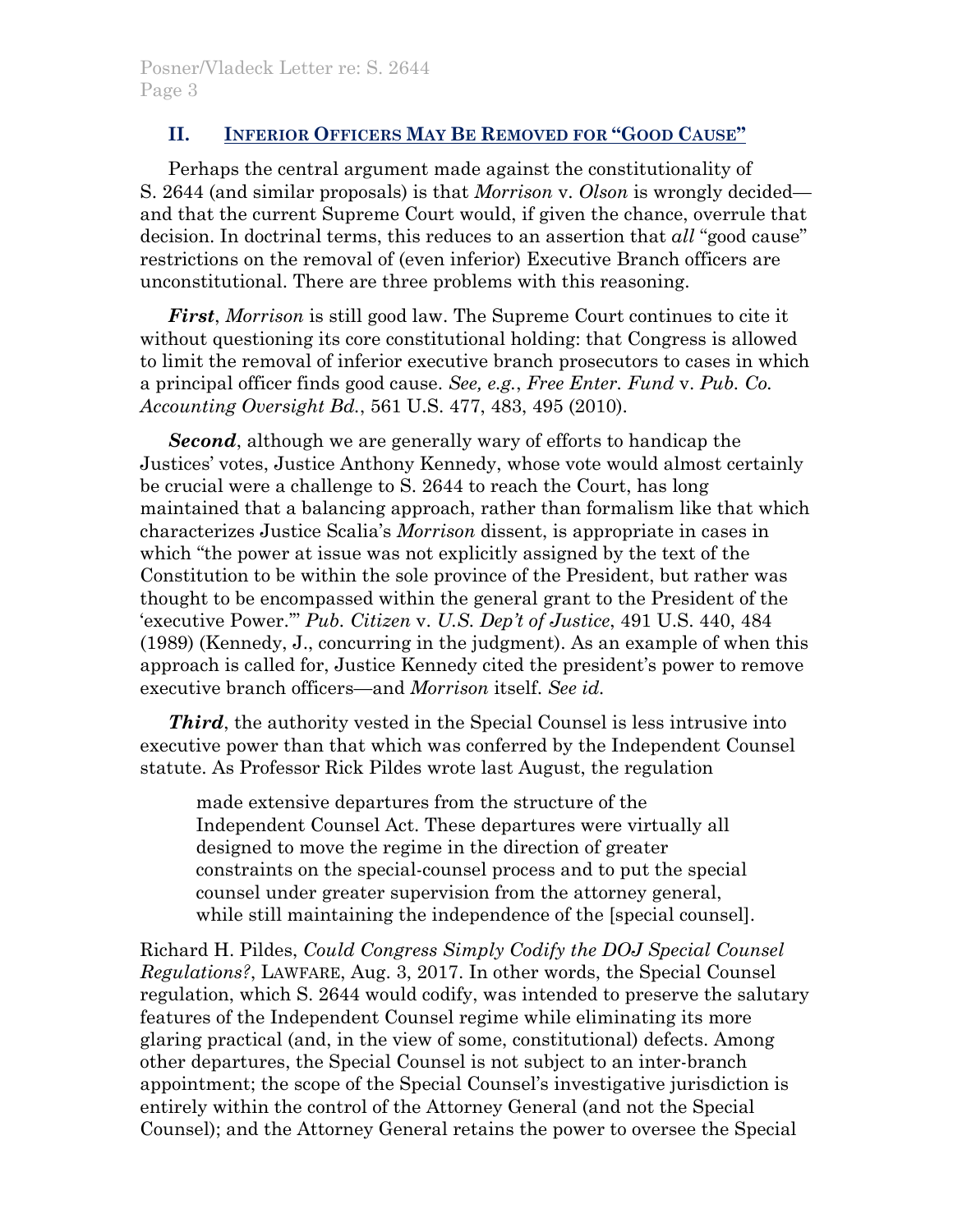$\overline{a}$ 

Counsel's investigation—as provided by both the Executive Branch's existing regulation, and in S. 2644. Critically for present purposes, these are more than just factual distinctions; they go to the heart of Justice Scalia's objections to the Independent Counsel statute in *Morrison*. *See* 487 U.S. at 728–31 (Scalia, J., dissenting).

Indeed, whereas Justice Scalia's *Morrison* dissent highlighted a number of different ways in which the Independent Counsel statute intruded on executive power, S. 2644 would present only one of those points of intrusion: for-cause removal. So construed, the constitutional objection to the current legislation is not only far narrower than the objections voiced by Justice Scalia in *Morrison*; it's only viable if one fully accepts the "unitary executive" theory of executive power—that all for-cause removal restrictions within the executive branch are unconstitutional. Although the Supreme Court has declined to extend *Morrison* to statutes creating multiple layers of for-cause removal protection, *see, e.g.*, *Free Enter. Fund*, 561 U.S. at 495 ("The Act before us does something quite different [from the Independent Counsel statute]."), no current Justice has voiced any interest in directly overruling it even in a case in which the question is properly presented.

We therefore are not only of the view that a "good cause" removal restriction is constitutional, but that S. 2644 would be upheld by the current Supreme Court if challenged on this ground.[1](#page-3-0)

# **III. S. 2644 DOES NOT RAISE RETROACTIVITY CONCERNS**

Finally, there has also been a suggestion that applying S. 2644 to an ongoing investigation would raise constitutional "retroactivity" problems insofar as it alters the terms of an existing office in a manner that applies to the existing officeholder. We see two potential grounds for such a claim, but believe neither is correct.

In general, Congress may not enact laws that produce "impermissible retroactive effects." But not all retroactive statutes produce impermissible effects. *See INS* v. *St. Cyr*, 533 U.S. 289, 316 (2001) ("[I]t is beyond dispute that, within constitutional limits, Congress has the power to enact laws with retrospective effect." (citing *Landgraf* v. *USI Film Prods.*, 511 U.S. 233, 268 (1994)). Instead, a law is impermissibly retroactive only if it "takes away or impairs vested rights acquired under existing laws, or creates a new obligation, imposes a new duty, or attaches a new disability, in respect to transactions or considerations already past." *Society for Propagation of the* 

<span id="page-3-0"></span><sup>1.</sup> Nor, in our view, does the constitutional validity of such a "good cause" removal restriction on the removal of an inferior officer depend upon whether that restriction is expressly subject to judicial review—as S. 2644 provides—or not. The constitutional question is whether the President's power to remove inferior Executive Branch officers can be substantively limited. The answer to that question does not turn in any way on whether the limit is to be enforced internally, by the courts, or both.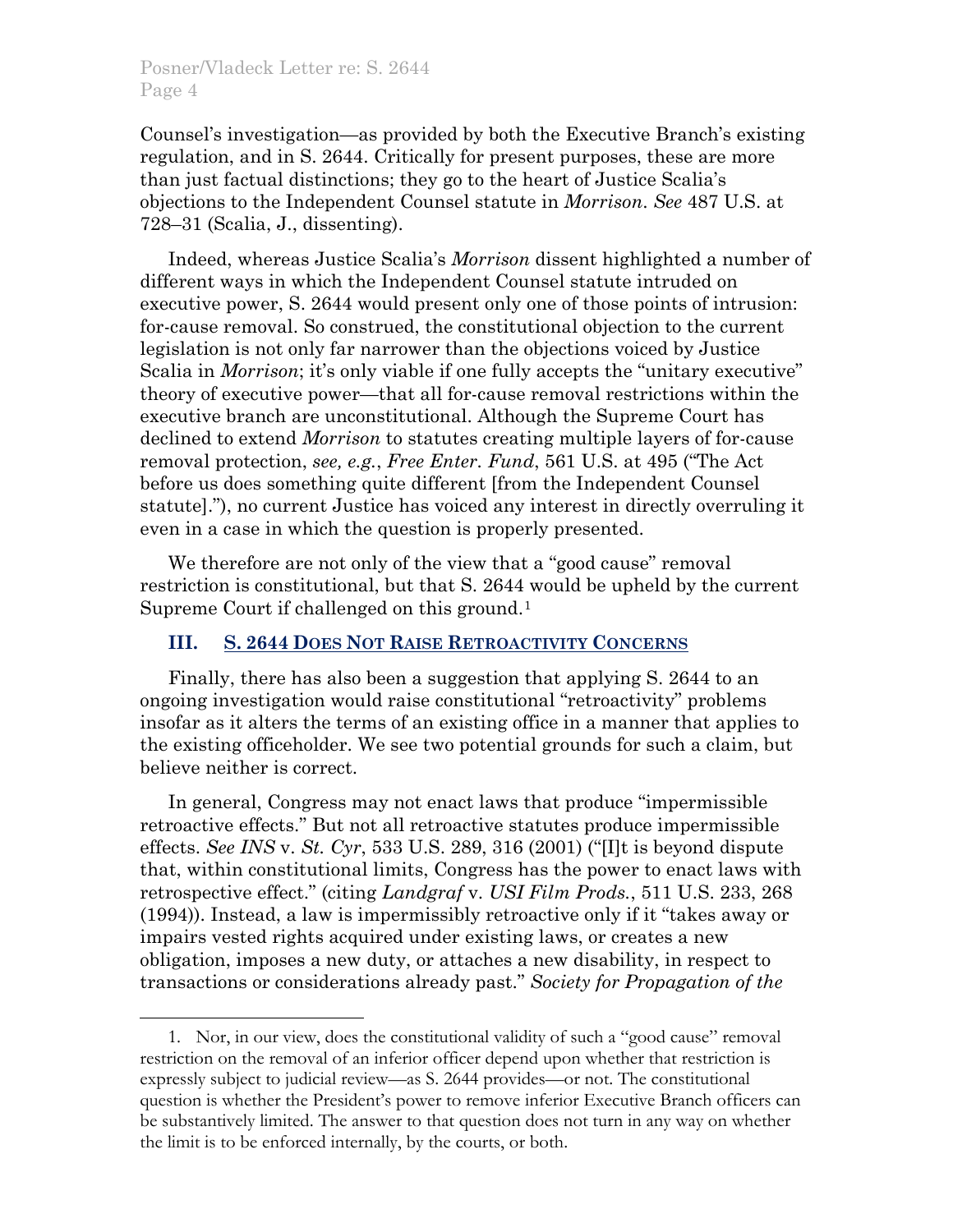*Gospel* v. *Wheeler*, 22 F. Cas. 756, 767 (No. 13,156) (C.C.D.N.H. 1814) (Story, J.), *quoted with approval in St. Cyr*, 533 U.S. at 321. Applying S. 2644 to an existing Special Counsel would not produce an impermissible retroactive effect, because it changes nothing whatsoever about the scope of the Special Counsel's duties or the constraints upon his authorities. S. 2644 does nothing to impair "vested rights acquired under existing laws," and it creates no new "obligation," "duty," or "disability" for "transactions or considerations already past. We therefore see no scenario in which a court would conclude that S. 2644 would be impermissibly retroactive if applied to an existing Special Counsel investigation.

A somewhat distinct concern is more specific to the Appointments Clause—and the specter of Congress materially altering the terms of an existing Executive Branch office and applying those changes to the incumbent officeholder, as discussed in *Shoemaker* v. *United States*, 147 U.S. 282 (1893) and *Weiss* v. *United States*, 510 U.S. 163 (1994). But as Chief Justice Rehnquist summarized for the majority in *Weiss*, "It cannot be doubted, and it has frequently been the case, that congress may increase the power and duties of an existing office without thereby rendering it necessary that the incumbent should be again nominated and appointed." 510 U.S. at 174 (quoting *Shoemaker*, 147 U.S. at 300–01). The test the Court devised in *Shoemaker* (and which the Court applied in *Weiss*) was whether the new statutory duties were "germane" to the purposes of the original appointment. If so, then Congress had not in fact created a "new office," and so no second appointment was required. Given that S. 2644 does not change the duties of the Special Counsel in any way (let alone expand them), it seems beyond peradventure that it would survive a *Shoemaker*/*Weiss* "germaneness" challenge.

# **IV. THE NOTIFICATION REQUIREMENTS**

Although the above analysis explains why we think S. 2644 is constitutional, we understand that Chairman Grassley is also proposing amendments that would require the Special Counsel and/or the Attorney General to file a series of reports with Congress and the public concerning the nature and scope of the Special Counsel's investigation. Without regard to the specifics of these amendments, we offer two comments for the Committee to consider with respect to such requirements:

*First*, such notification requirements should be drawn with sensitivity toward the Executive Branch's well-settled constitutional interests in protecting sensitive law enforcement and/or national security information. Although Congress has significant constitutional authority to compel disclosure of *most* Executive Branch information, any requirement to produce law enforcement and/or national security information related to ongoing criminal investigations must be drafted narrowly and with care so as to avoid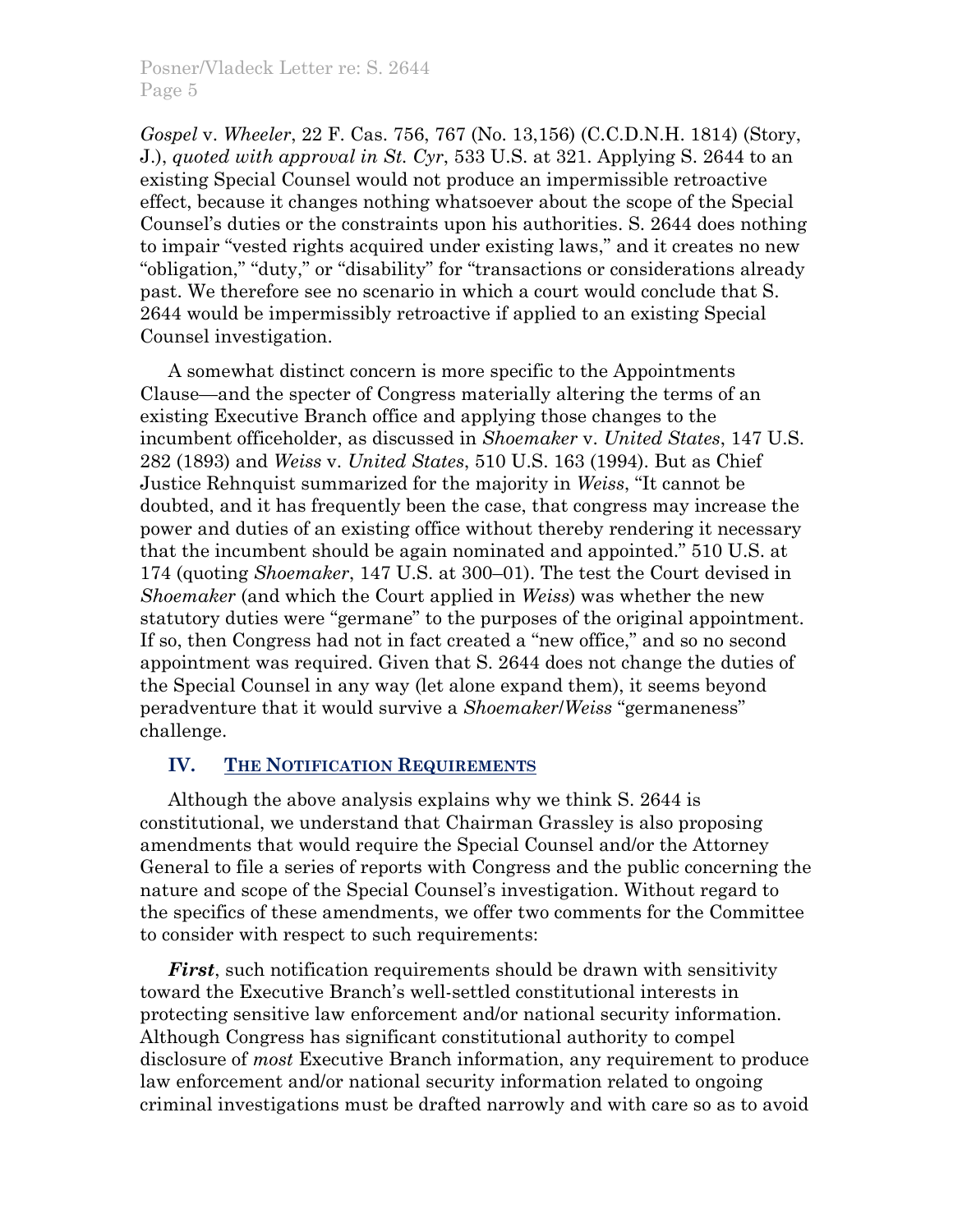$\overline{a}$ 

legitimate constitutional objections.[2](#page-5-0) The more that these notification requirements allow the Executive Branch to either withhold, or at least defer, disclosure of sensitive law enforcement and/or classified national security information, *see, e.g.*, 28 C.F.R. § 600.9(b), the more likely it is, in our view, that they would survive constitutional challenges.

*Second*, such notification requirements should also be drawn to avoid the specter of legislative micromanaging of Executive Branch criminal investigations—which, in excess, could also provoke unnecessary constitutional objections. *See, e.g.*, Memorandum from Thomas E. Kauper, Deputy Assistant Attorney General, Office of Legal Counsel, to Edward L. Morgan, Deputy Counsel to the President, at 2 (Dec. 19, 1969) ("If a congressional committee is fully apprised of all details of an investigation as the investigation proceeds, there is a substantial danger that congressional pressures will influence the course of the investigation.").[3](#page-5-1) Notification requirements that have the effect of allowing the legislature to conduct ongoing supervision of the Special Counsel would, in our view, raise serious constitutional concerns. *See United States* v. *Brown*, 381 U.S. 437, 446 (1965) ("[T]he Framers of the Constitution sought to guard against such dangers by limiting legislatures to the task of rule-making. 'It is the peculiar province of the legislature to prescribe general rules for the government of society; the application of those rules to individuals in society would seem to be the duty of other departments.'" (quoting *Fletcher* v. *Peck*, 10 U.S. (6 Cranch) 87, 136  $(1810))$ .

It is possible, however, to craft notification requirements that do not cross this line. We believe, for example, the current regulation adequately balances Congress's right to be apprised of the Special Counsel's investigation with these concerns, *see* 28 C.F.R. § 600.9, and could be codified and perhaps extended to also require the Attorney General to provide the Chairman and Ranking Members of the Judiciary Committees with copies of the Special Counsel's reports under 28 C.F.R. § 600.8.

<span id="page-5-0"></span><sup>2.</sup> According to the Department of Justice, "[i]t is the policy of the Executive Branch to decline to provide committees of Congress with access to or copies of law enforcement files, or materials in investigative files whose disclosure might adversely affect a pending enforcement action, overall enforcement policy, or the rights of individuals." *Assertion of Executive Privilege in Response to Congressional Demands for Law Enforcement Files*, 6 Op. O.L.C. 31, 31 (1982). In other words, the Executive Branch will not disclose the entirety of law enforcement files, nor will it disclose materials within those files if their release could compromise the investigation. Among other things, as then-Attorney General Robert Jackson wrote in 1941, "[c]ounsel for a defendant or prospective defendant, could have no greater help than to know how much or how little information the Government has, and what witnesses or sources of information it can rely upon." 40 Op. Att'y Gen. 45, 46 (1941).

<span id="page-5-1"></span><sup>3.</sup> A copy of the Kauper Memorandum is available at [https://perma.cc/56LK-6EPX.](https://perma.cc/56LK-6EPX)